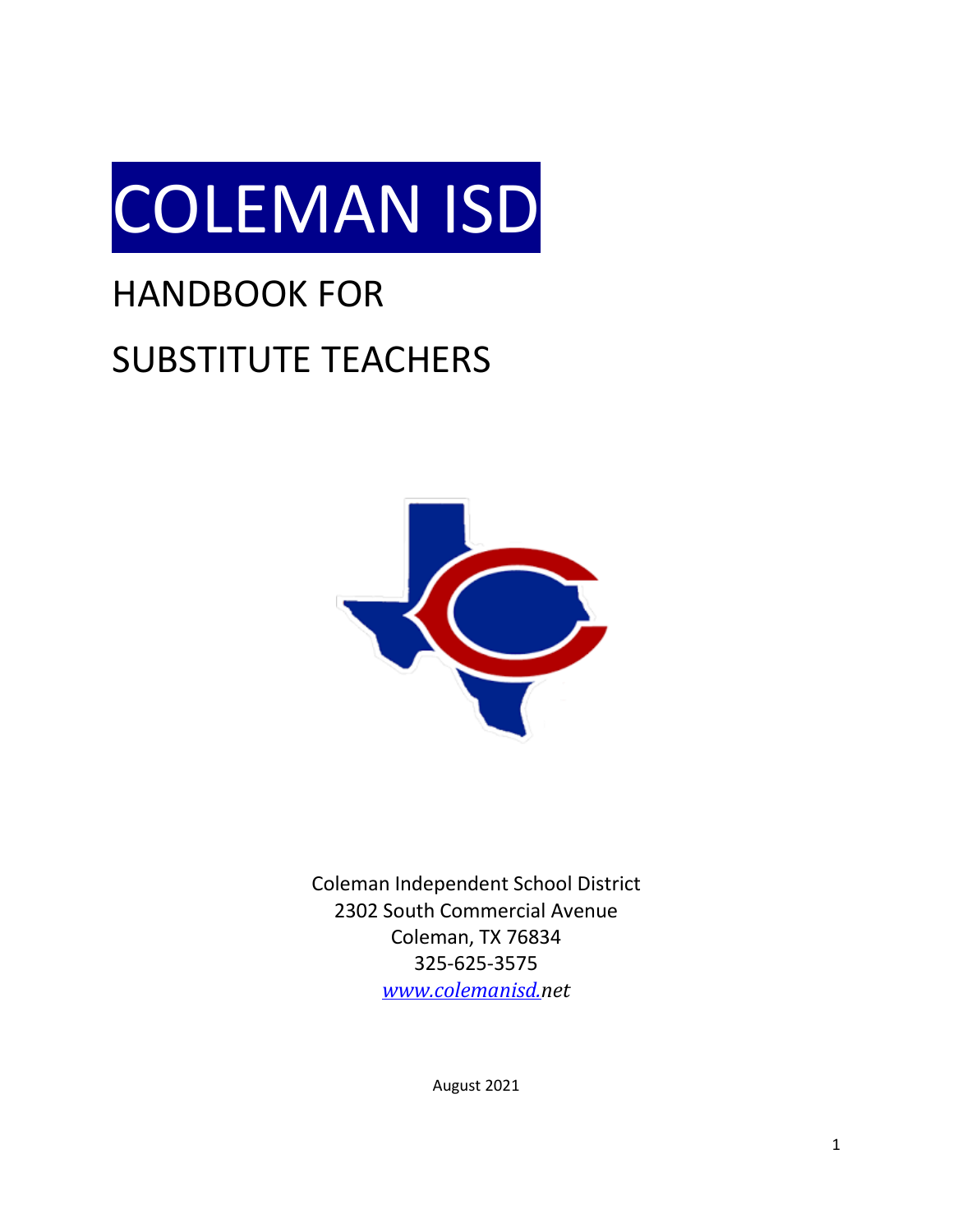# **INTRODUCTION AND DISTRICT INFORMATION**

Welcome to the Coleman Independent School District!

We have an outstanding school district where children truly come first. Our district has one elementary school, one junior high school, and one high school. Our teachers and administrators are dedicated professionals who are committed to providing students the best possible education.

The Handbook for Substitute Teachers was created to provide you with information about becoming a substitute teacher at Coleman ISD. In this handbook, you will find information regarding required qualifications, pay information and pay dates, and specific guidelines and policies that apply to substitutes at CISD. In addition to the handbook, you can find other information on Coleman ISD on the CISD website [www.colemanisd.n](http://www.colemanisd./)et.

# **COLEMAN INDEPENDENT SCHOOL DISTRICT**

# **MISSION STATEMENT**

The mission of Coleman ISD is to promote the greatest level of academic achievement within a learning environment that fosters positive growth in social and economic behaviors and to develop positive attitudes about self and school.

# **Vision Statement**

We dedicate ourselves and our resources to ensuring that all students will be future-ready, having learned and attained their greatest possible educational potential.

"*Committed To Excellence*"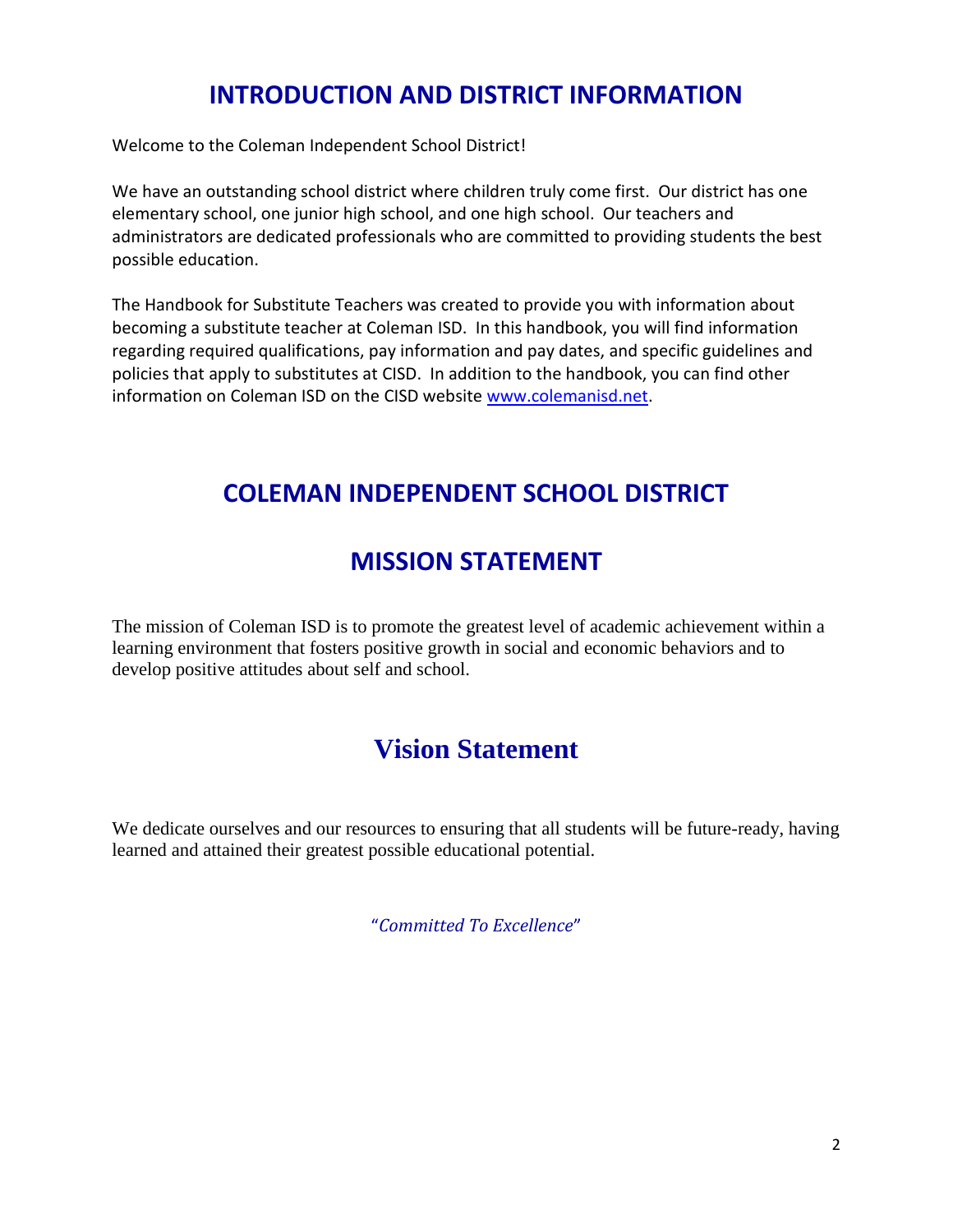# **SUBSTITUTE INFORMATION**

# **School Calendar**

The approved school calendar is published annually and can be found on the District website: [www.colemanisd.n](http://www.colemanisd./)et

#### **Substitute Contact Information**

| Elementary      | Kerri Wardlow, Campus Secretary   | 325-625-3546 |
|-----------------|-----------------------------------|--------------|
| Jr. High School | Adela Flores, Office Secretary    | 325-625-3593 |
| High School     | Durinda Vanpelt, Campus Secretary | 325-625-2156 |
| Cafeteria       | Marsha Ray, Cafeteria Manager     | 325-625-4066 |
| Custodial       | Bobby Cox, Dir. of Maintenance    | 325-625-3575 |

Most often the campus secretary will call you. If you have been called to substitute and must cancel, IMMEDIATELY notify the substitute contact person. If you need to be removed from the master substitute list for any length of time, notify the Superintendent's office at 325-625-3575.

## **Substitute Qualifications**

To qualify to serve as a classroom substitute in Coleman ISD, a substitute applicant must have education equivalent to completion of high school.

To qualify to serve as a cafeteria or custodial substitute in Coleman ISD, a substitute applicant is not required to have a minimum education.

Substitute teachers must be at least 21 years of age to be eligible for high school assignments.

#### **Required Documents for Substitute Positions**

Substitute applications are to be submitted to the Superintendent's office, 300 West Pecan Street, Coleman, Texas.

- Substitute application
- Criminal records check/fingerprinting verification (completed prior to processing)
- Form W-4
- I-9 Employment Eligibility Verification
- Social Security Card and Driver's License (establishing identity)
- Copy of high school transcript or diploma, GED certificate or college transcript
- TEA Ethnicity and Race Date Questionnaire

All forms and required documentation must be completed and provided to the Superintendent's office in order to be processed for consideration for substitute employment. **Substitutes will not be called until approved by the Superintendent.**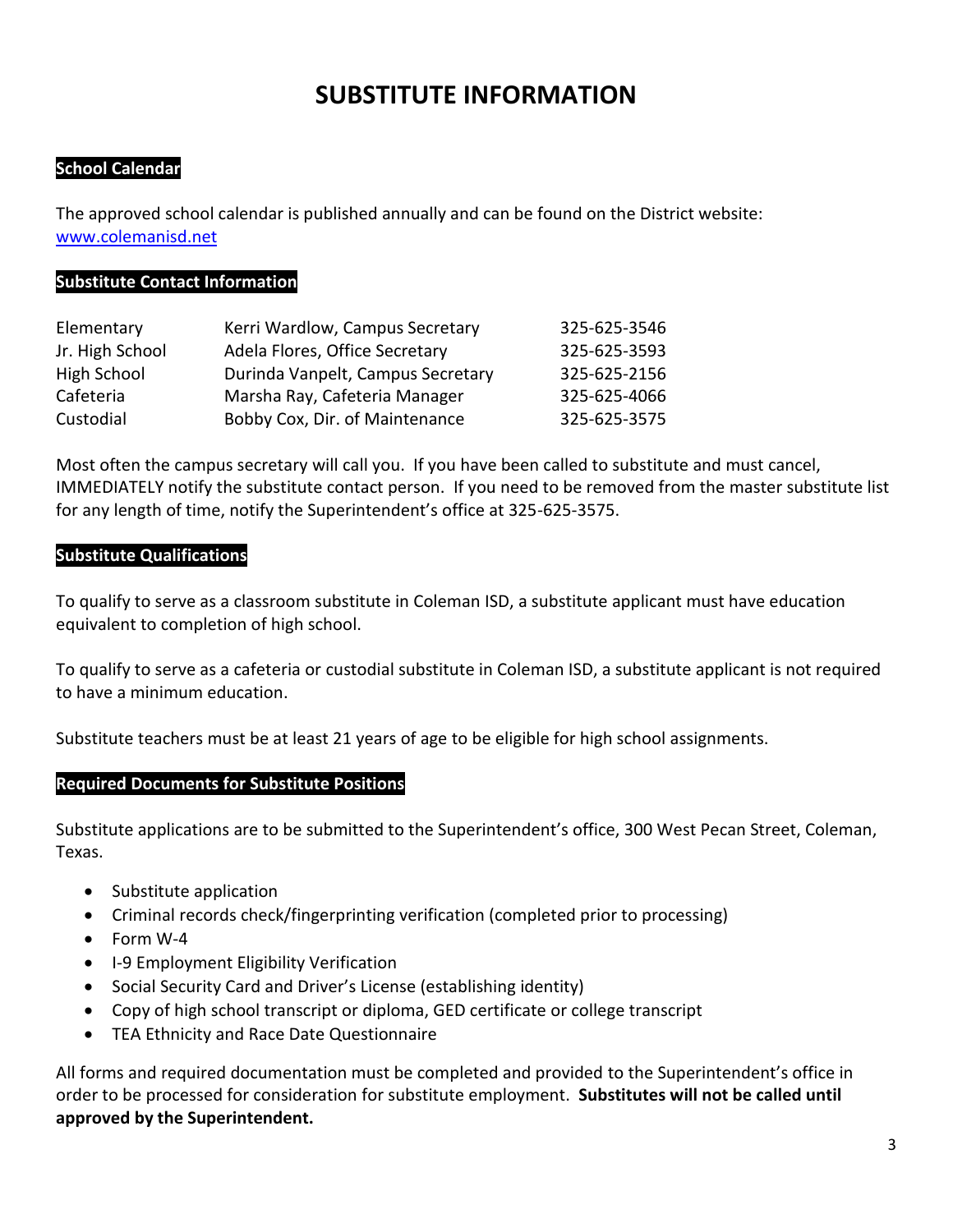# **Equal Employment Opportunity**

The Coleman ISD does not discriminate against any employee or applicant for employment because of race, color, religion, sex, national origin, age, disability, military status, genetic information, or any other basis prohibited by law. Employment decisions will be made on the basis of each applicant's job qualifications, experience, and abilities.

Substitutes with questions or concerns relating to discrimination on any of the basis listed above should contact the Superintendent at 325-625-3575.

# **SUBSTITUTE PAY INFORMATION**

- Substitutes are paid once a month. See "Pay Dates" on the current school calendar for specific dates.
- The W-4 must be completed, as this is used by Payroll for payment purposes. When completing the W-4 form, consider the tax table for the filing status; if you have not completed the filing status correctly, you may not have any taxes withheld in your paycheck. If necessary, please consult your tax accountant to make sure you have filed correctly.
- Direct deposit is available after you have actually substituted at least one time. Direct deposit forms are available at the Superintendent's office.
- In the event a paycheck or other information is mailed, addresses must be correct. Substitutes must notify the Superintendent's office if there are any changes or corrections to their name, mailing address or telephone number.
- In order to expedite questions regarding pay, please remember the name of the teacher, date and campus site.

The substitute pay rate is:

TEA Certified Teacher - \$80.00 full day - \$40.00 half day

Non-Certified – \$72.00 full day - \$36.00 half day

Substitutes are expected to work all accepted assignments. If a situation arises where a substitute must cancel an assignment, the substitute must call the campus secretary/contact immediately.

In the event that a substitute teacher reports for work and the need for his/her services no longer exists, attempts will be made to find an alternative teaching assignment. If no alternative is found, the individual will receive the half-day pay.

Substitutes, who are assigned on school days that have been cancelled due to unforeseen conditions, will not be paid.

It is advisable that the substitute keep a job log of dates, times, and campus when working as a substitute so that they may more easily verify the accuracy of their paychecks at the end of each pay period.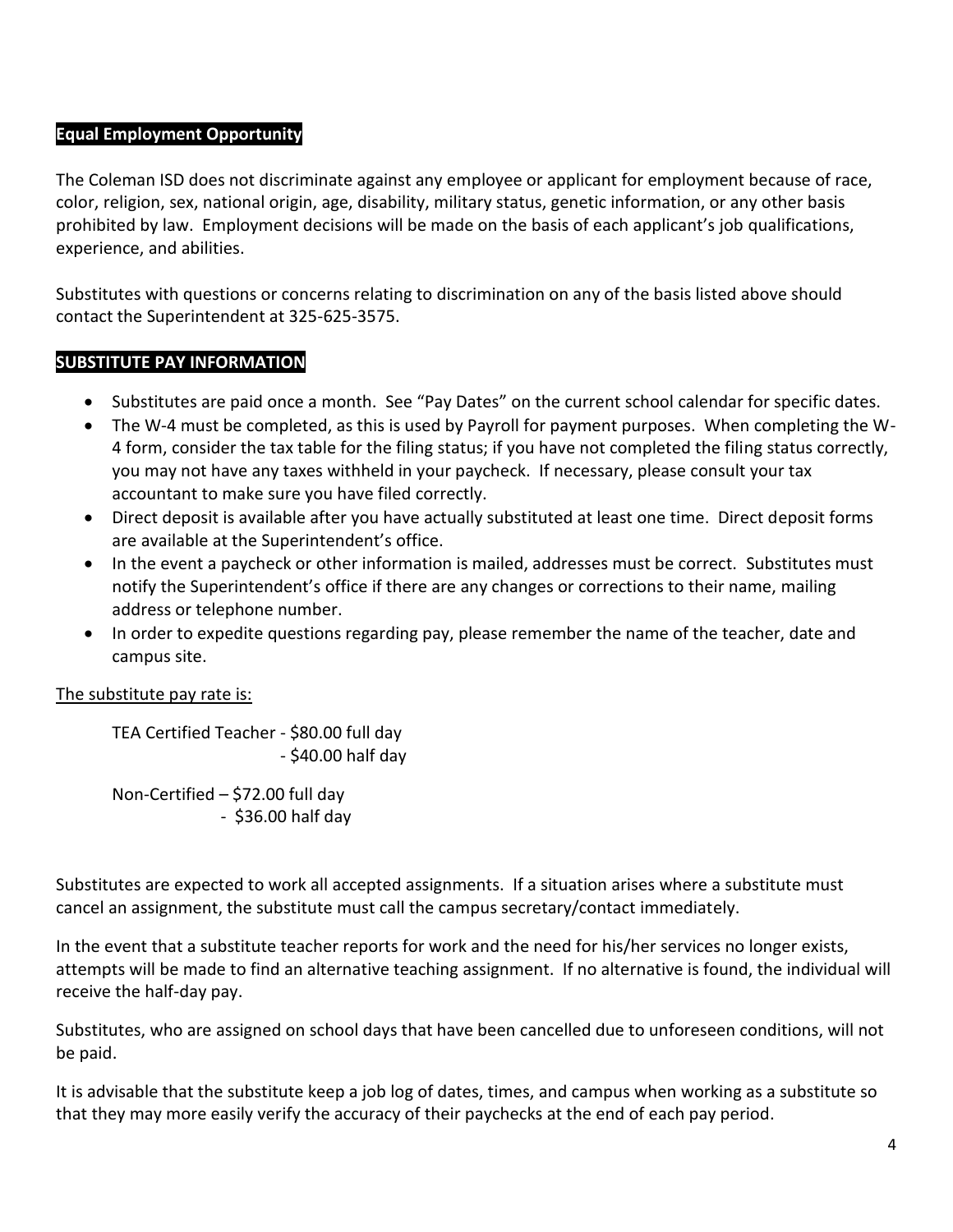### **RETIRED EMPLOYEES**

**An employee retired from a Texas school district, currently drawing pay from TRS, may substitute as many days as desired following one complete calendar month of non-work.** Substitute pay for retired Texas school district employees will be the usual and customary pay paid to substitutes in the district.

**For TRS purposes, a substitute is a person who serves on a temporary basis in the position of a current employee.** If the position is vacant, the retiree is not a substitute for TRS purposes. **Individuals are responsible for contacting TRS to identify any ramifications**, such as loss of benefits that may occur due to employment as a substitute.

# **SUBSTITUTE PROCEDURES**

## **General Procedures**

All substitutes must sign in at the school's main office each day of substituting and receive an identification badge. The identification badge is to be worn at all times while on campus. At the end of the assignment, substitutes must report back to the school office and return the identification badge. It is the substitute's responsibility to make sure that he/she is properly credited for his/her work.

Substitutes are expected to remain on duty the entire school day and follow the same work schedule as the regular teacher, including such responsibilities as hall duty, lunchroom duty, playground duty, and other duties as assigned by the principal. There are no guaranteed conference periods for substitutes. Some days you may be asked to work in another area during that time**. Substitutes must sign out in the campus office if leaving the campus for** *any reason* **during the day.**

# **Standards of Conduct**

All District substitutes shall recognize and respect the rights of students, parents, other employees, and members of the community and shall work cooperatively with others to serve the best interests of the District. Substitutes shall comply with the standards of conduct set out by this policy and with any other policies, regulations, and guidelines that impose duties, requirements, or standards attendant to their status as District substitutes. Violation of any policies, regulations, or guidelines may result in disciplinary action, including termination of employment.

# **Appropriate Appearance and Attire**

# *General Standards:*

*All employees shall observe modesty, appropriateness, and neatness in clothing and personal appearance. Any clothes that are too tight, too short or too revealing are not appropriate for the workplace. Sleeveless apparel with a finished edge may be worn if the shoulder band is at least as wide as the employee's ID badge, the garment comes to the shoulder's edge, the garment has a standard-sized armhole, and the employee's*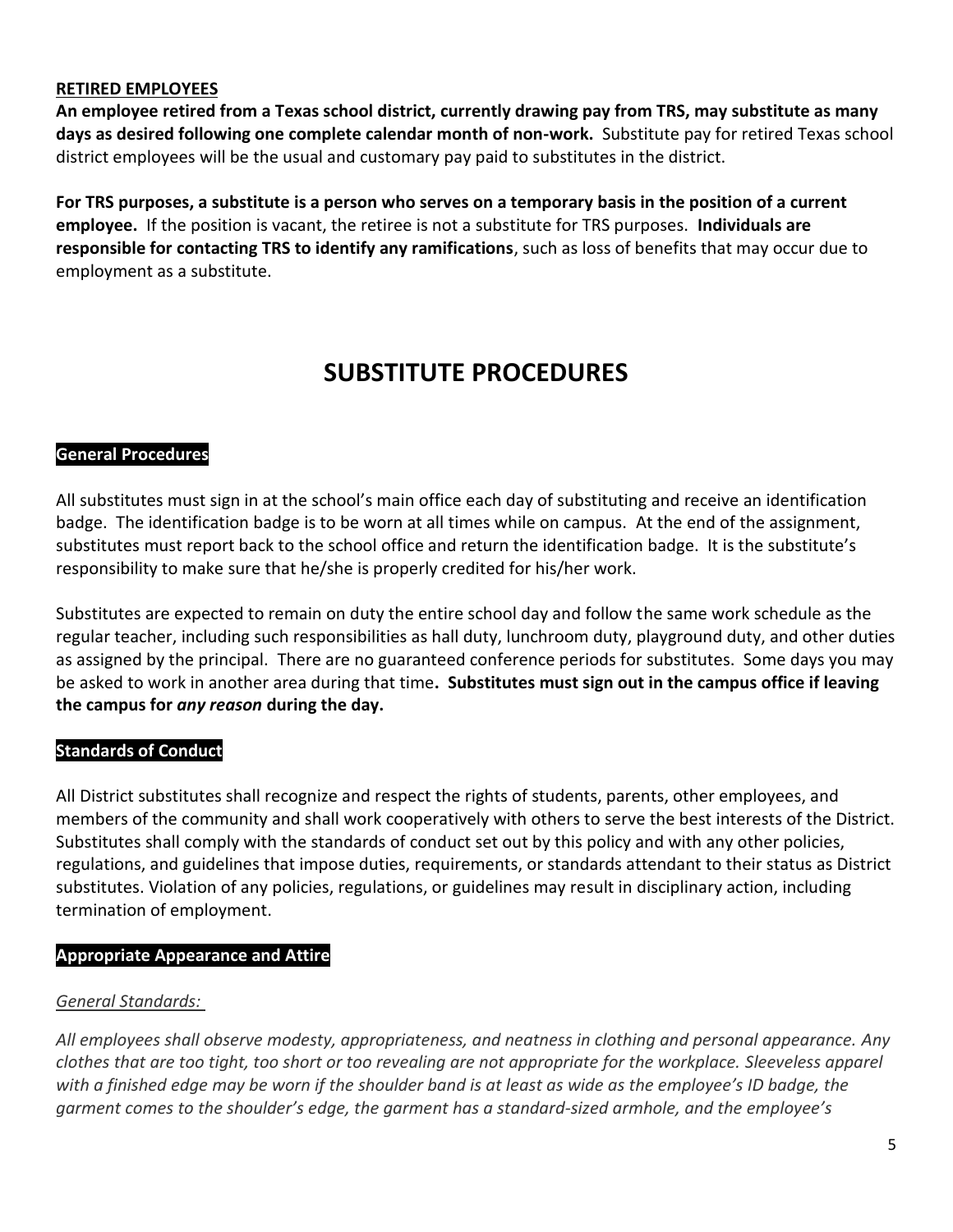*undergarment is not visible. Leggings worn under a long shirt or dress type tunic are allowed. Leggings worn as pants are not allowed.*

## *Inappropriate Clothing*

*Clothing items that are inappropriate for the workplace regardless of department:*

*Beach flip flops, shower shoes, or house shoes, 5 toe-barefoot running shoes, Torn or worn-out clothing, Tight fitting or revealing clothing, Muscle tops, tank tops, halter tops, strapless garments, backless garments, spaghetti straps, and bare midriff garments. Employees may not wear clothing items prohibited by the student handbook.*

## **Access to the Internet**

Substitute teachers should not access the Internet for personal reasons. Substitutes should never be on a teacher's computer for any reason. Students may access the Internet for instructional purposes only. Student use should be closely monitored.

#### **Classroom Procedures for Substitutes**

In order to make your job a little easier and ensure that the classroom runs as smoothly as possible, we offer these suggestions:

- Be prepared. Arriving early enough to get acquainted with the assignment and make the necessary preparations will aid greatly in completing a day of purposeful instruction without disciplinary problems. If serious problems arise, call the principal or other administrator.
- Familiarize yourself with emergency procedures. An emergency procedures guide can be found in each classroom. If a guide is not available in the classroom, please contact the staff in the principal's office. Immediately check the fire drill procedures.
- Turn your personal cell phone off or on silent**. Cell phones should only be used for emergency purposes. If you need to use your cell phone, please ask the office to send someone down to cover your class while you make your emergency call.**
- Take attendance. If attendance sheets are not available, please see principal or office staff.
- Follow the teacher's lesson plan. In most instances, a teacher will leave a plan. Lesson plans will usually be on the teacher's desk. A substitute folder should be there listing such items as specialist items and lunchroom times. If plans are not left for you or if you don't have what you need, please see principal or office staff.
- If students finish work that has been left by teacher, students may read a library book. At no time is a student allowed to play non-educational games on their computer.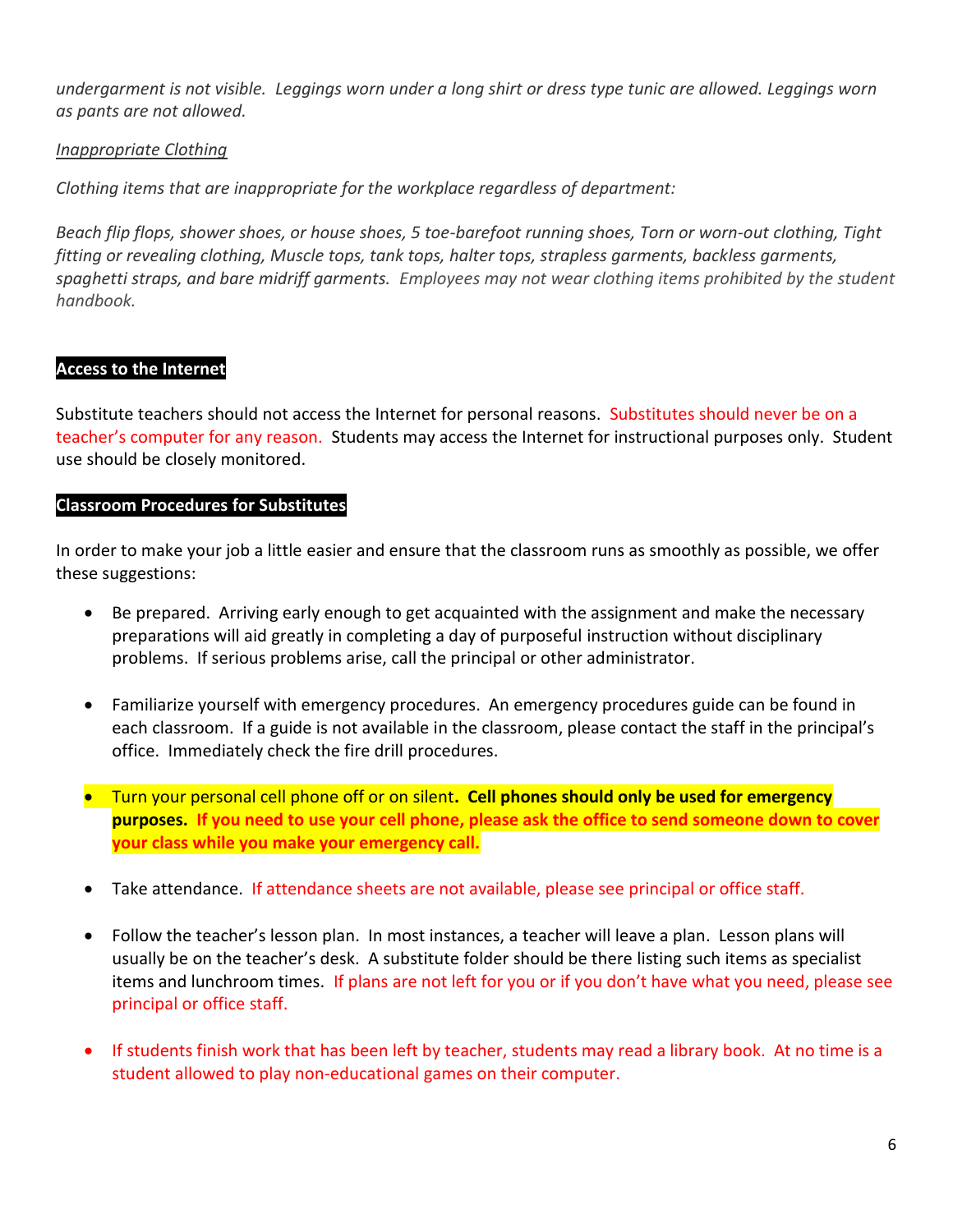- Students are never allowed to have their cell phone out for any reason. If a student has a cell phone out during class or if you hear their cell phone go off during class time, please take the phone up and give to the office immediately.
- Leave a summary report for the teacher including information on student behavior, how well the lesson went, whether all or a portion of the lesson was covered, etc.
- Do not permit students to leave the classroom indiscriminately to locker, library, telephone, restroom, counselor, etc. during the class period. Student who must leave the classroom should receive a pass to the specific area with the time and date. For junior high and high school students, no one is to leave the classroom unless they take a pass with them, except in emergency situations.
- Do not leave the class unsupervised.
- Exercise great caution to ensure safety of students. This pertains especially to substitutes working in the areas of science, industrial technology and physical education.
- Report any accidents and illnesses to the principal's office. Most rooms have intercom or phone service to be used when necessary.
- The substitute should use extra caution in expressing personal opinions and reactions about any subject.
- Maintain a positive attitude about discipline. **CORPORAL PUNISHMENT OF ANY TYPE IS NOT ACCEPTABLE.** Calm, quiet control is the most effective control. If a student becomes disrespectful or non-compliant, press the intercom and ask for the principal/assistant principal/counselor to come down to your room. The student will be removed.
- Don't be afraid to ask questions of other teachers or staff. You provide a valuable service to the teachers and students and we want you to be as successful as possible.
- Do not leave the classroom in disarray. At the end of the day, remember to put the room in order. Lights should be turned off, windows closed, shades pulled, and the classroom door locked. Do not take the plan book, the register, or permanent records from the building.

#### **Classroom Management**

Classroom management seems to be the most challenging aspect of substitute teaching. These suggestions may be helpful to you:

- Learn the names of the students as quickly as possible.
- Exhibit enthusiasm and confidence. These are visible indicators to students and often set the tone for student behavior.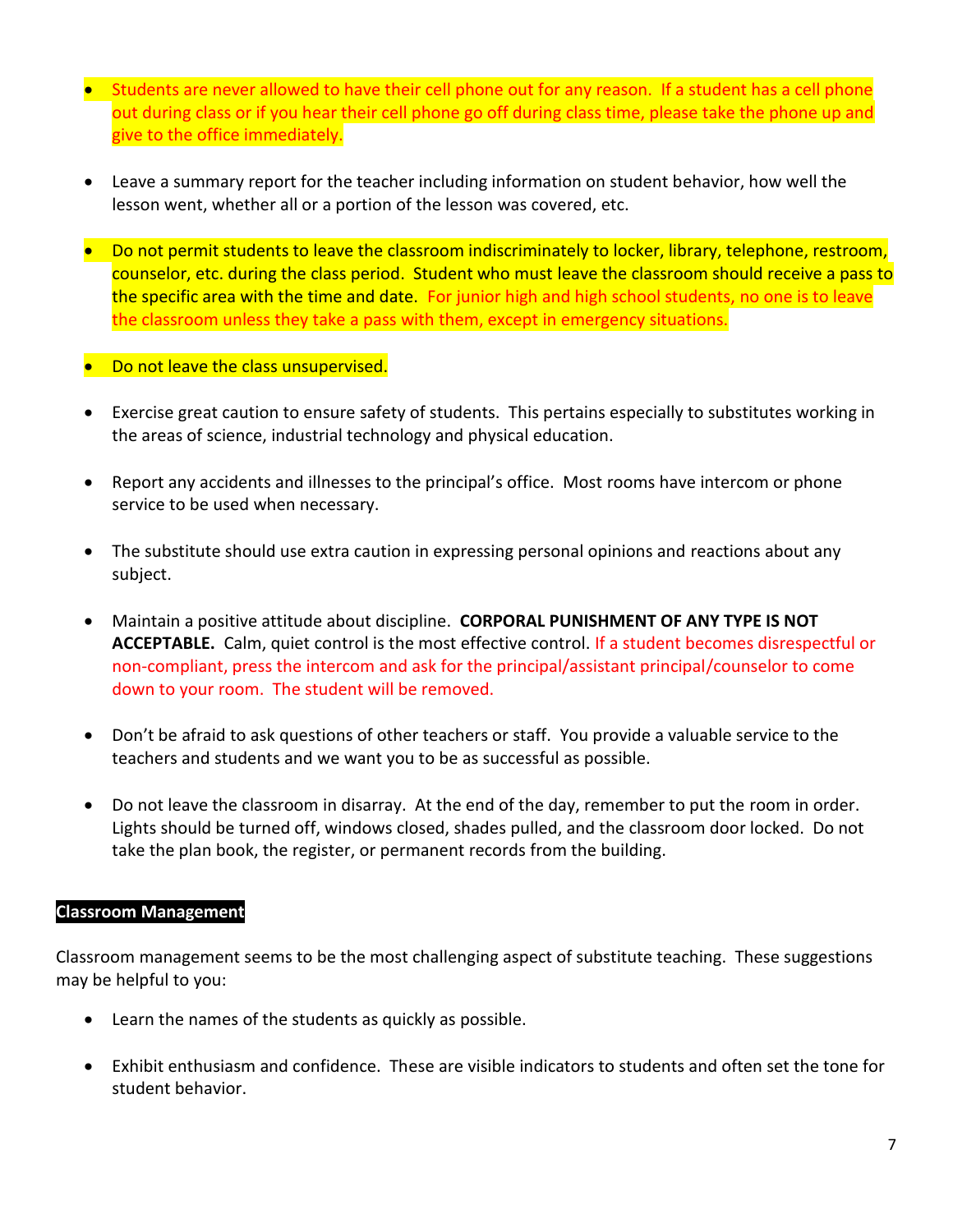- Give specific directions about desired behavior.
- Be sure students understand what is expected of them. Use praise generously and show respect for students.
- Use appropriate vocabulary for the classroom.
- You will refrain from physical contact when correcting children or in any other situation.
- Circulate frequently around the classroom.

## • **Seek Help!**

At all times, and in all matters related to substitute teaching, the substitutes should never hesitate to SEEK HELP when needed. Everyone in the school system wants the substitute teacher to be successful – the teachers, administrators, students, and parents. Help is only a few steps or a call to the office away at any time. In addition to the teacher next door or across the hallway, key personnel are always available to assist the substitute.

# **DISTRICT POLICIES AND OTHER INFORMATION**

#### **Harassment of Students**

Sexual and other harassment of students by substitutes are forms of discrimination and are prohibited by law. Romantic or inappropriate social relationships between students and District substitutes are prohibited. Substitutes who suspect a student may have experienced prohibited harassment are obligated to report their concerns to the campus principal or other appropriate District official. All allegations of prohibited harassment of a student will be reported to the student's parents and promptly investigated. A substitute who knows of or suspects child abuse must also report his or her knowledge or suspicion to the appropriate authorities, as required by law.

# **Criminal History Background Checks**

Substitutes may be subject to a review of their criminal history record information at any time during employment. National criminal history checks based on the individual's fingerprints, photo, and other identification will be conducted on substitutes and entered into the Texas Department of Public Safety (DPS) Clearinghouse. This database provides the District and SBEC with access to a substitute's current national criminal history and updates to the substitute's subsequent criminal history.